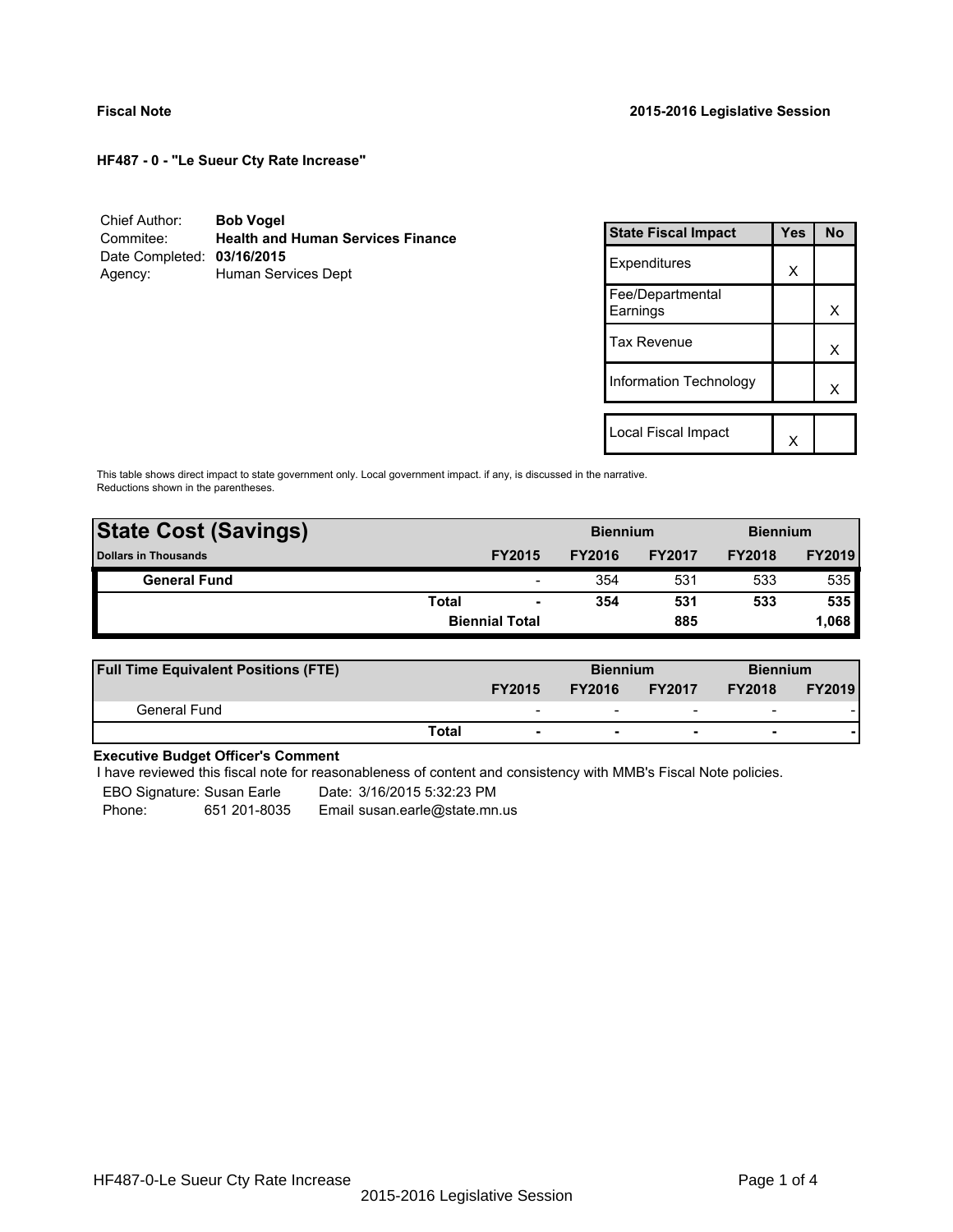### **State Cost (Savings) Calculation Details**

This table shows direct impact to state government only. Local government impact, if any, is discussed in the narrative. Reductions are shown in parentheses.

\*Transfers In/Out and Absorbed Costs are only displayed when reported.

| State Cost (Savings) = 1-2                        |              |                       |               | <b>Biennium</b>          | <b>Biennium</b> |               |  |
|---------------------------------------------------|--------------|-----------------------|---------------|--------------------------|-----------------|---------------|--|
| <b>Dollars in Thousands</b>                       |              | <b>FY2015</b>         | <b>FY2016</b> | <b>FY2017</b>            | <b>FY2018</b>   | <b>FY2019</b> |  |
| <b>General Fund</b>                               |              |                       | 354           | 531                      | 533             | 535           |  |
|                                                   | <b>Total</b> |                       | 354           | 531                      | 533             | 535           |  |
|                                                   |              | <b>Biennial Total</b> |               | 885                      |                 | 1,068         |  |
| 1 - Expenditures, Absorbed Costs*, Transfers Out* |              |                       |               |                          |                 |               |  |
| <b>General Fund</b>                               |              |                       | 354           | 531                      | 533             | 535           |  |
|                                                   | <b>Total</b> | ۰                     | 354           | 531                      | 533             | 535           |  |
|                                                   |              | <b>Biennial Total</b> |               | 885                      |                 | 1,068         |  |
| 2 - Revenues, Transfers In*                       |              |                       |               |                          |                 |               |  |
| <b>General Fund</b>                               |              |                       |               | $\overline{\phantom{0}}$ |                 |               |  |
|                                                   | <b>Total</b> | ٠                     | ۰             |                          | ۰               | ۰             |  |
|                                                   |              | <b>Biennial Total</b> |               | ٠                        |                 |               |  |

#### **Bill Description**

This proposal is to provide MINNESOTA VALLEY HEALTH CENTER INC, a nursing facility in Le Sueur County, an operating rate increase effective October 1, 2015. The proposed increase is to bring the operating rate of the case-mix rate with a weight of 1.0 (DDF) up to \$210.57. All other case-mix operating rates will be adjusted based on the percentage that is case-mix adjusted on September 30, 2015.

#### **Assumptions**

- The effective date of the rate adjustments in this bill is October 1, 2015.
- · Minnesota's first fiscal year related to this bill ends on June 30, 2016.
- Payment for services lags the provision of services by one month.

The state share of costs is determined by amounts paid by other governmental units: the federal share is 50.5% of the total, the state portion is 48.4% and the county portion is 1.1%.

- · The adjusted costs reflects a projected 0.33% increase in case-mix acuity/RUGs level each year.
- The COLA rate increase effective 10/1/2015 will not be repealed this session.

The number of Medicaid days will remain the same each year for this facility through FY2019.

#### **Expenditure and/or Revenue Formula**

These calculations were based on this facility's current operating rate and Medicaid days as reported on their 9/30/13 Medicaid cost report. The RUGs operating rate with a weight of 1.00 (DDF) was increased to \$210.57. The RUGs rates other than DDF were computed by multiplying the DDF target rate of \$210.57 by the percentage of each facility's rates that are case-mix adjusted and the corresponding case-mix weight and then adding the non-case-mix portion of the target rate (used 1/1/12 RUGs IV conversion). The difference between the proposed and the current rates was multiplied by the Medicaid days (based upon the 9/30/13 cost report) for each RUGs class to determine the Medicaid cost. The increases for each RUGs class were summed to determine the total estimated cost of this proposal.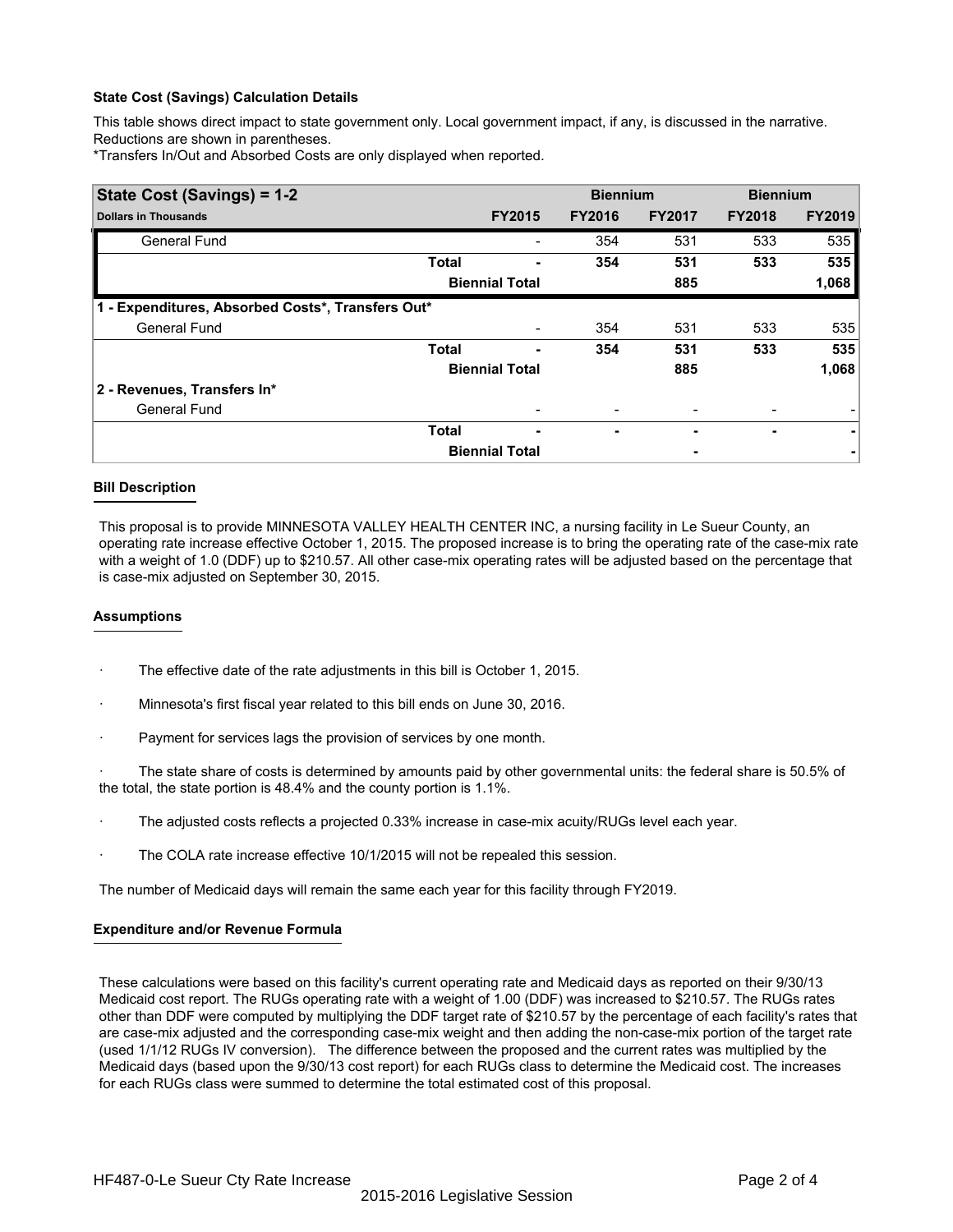| Total annual cost/(savings)       |             |                                           |         |                |         |               |             |  |
|-----------------------------------|-------------|-------------------------------------------|---------|----------------|---------|---------------|-------------|--|
| (in thousands)                    |             | FY2016                                    | FY2017  |                | FY2018  |               | FY2019      |  |
| Operating rate increases          |             | \$1,091                                   | \$1,091 |                | \$1,091 |               | \$1,091     |  |
| Adjusted costs (acuity increase)  |             | \$1,095                                   | \$1,098 |                | \$1,102 |               | \$1,105     |  |
| SFY payment delay to October 2015 |             | 66.85%                                    |         |                |         |               |             |  |
| Projected MA costs/(savings)      |             | \$732                                     | \$1,098 |                | \$1,102 |               | \$1,105     |  |
| Federal share                     |             | \$370                                     | \$554   |                | \$557   | \$558         |             |  |
| State share                       |             | \$354                                     |         | \$531<br>\$533 |         | \$535         |             |  |
| County share                      |             | \$8                                       |         | \$13           | \$12    |               | \$12        |  |
| MA Grants(state budget)BACT33LF   |             | \$354                                     | \$531   | \$533          |         | \$535         |             |  |
| <b>Administrative Costs</b>       |             | \$-                                       |         | \$-<br>\$-     |         | $\frac{2}{3}$ |             |  |
| Net State Cost /(Savings)         |             | \$354                                     | \$531   | \$533          |         | \$535         |             |  |
| Fiscal Tracking Summary (\$000s)  |             |                                           |         |                |         |               |             |  |
| Fund                              | <b>BACT</b> | <b>Description</b>                        | FY2016  | FY2017         |         | FY2018        | FY2019      |  |
| GF                                | 33          | <b>MANF</b><br>operating rate<br>increase | 354     | 531            |         | 533           | 535         |  |
|                                   |             |                                           |         |                |         |               |             |  |
|                                   |             | <b>Total Net</b><br><b>Fiscal Impact</b>  | 354     | 531            |         | 533           | 535         |  |
|                                   |             | <b>Full Time</b><br><b>Equivalents</b>    | 0       | 0              |         | $\mathbf 0$   | $\mathbf 0$ |  |

## **Long-Term Fiscal Considerations**

This is an ongoing rate adjustment.

# **Local Fiscal Impact**

There is a county share associated with this bill.

The aggregate county impact will be roughly \$12,000 per year.

# **References/Sources**